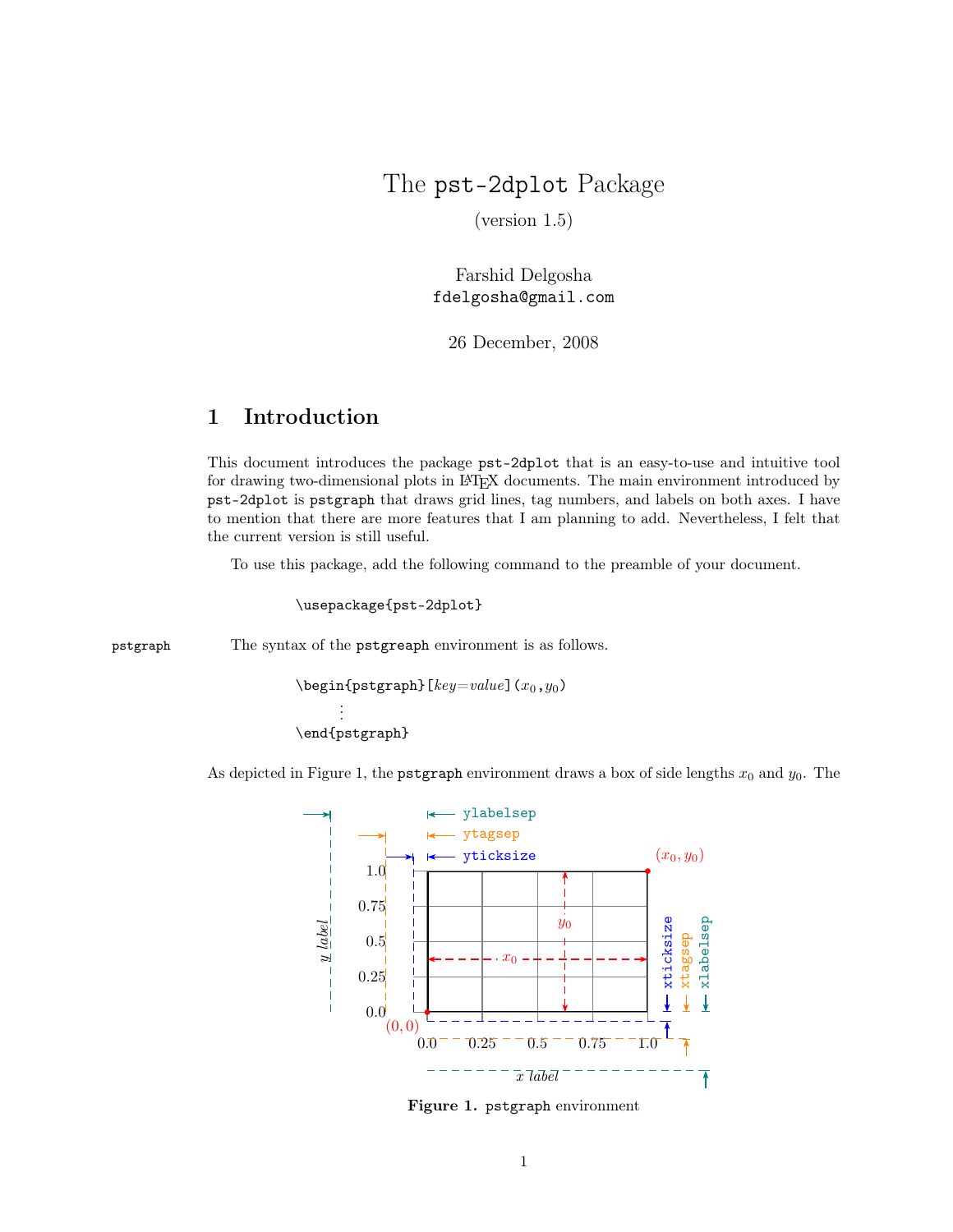coordinates of the lower left corner and upper right corner of the box are  $(0, 0)$  and  $(x_0, y_0)$ , respectively. Keys of the pstgraph environment can be set either directly or through the setpstgraph \setpstgraph macro with the following syntax.

 $\setminus$ setpstgraph $\{key_1=value_1, key_2=value_2, \dots\}$ 

This macro must be used outside the pstgraph environment for the keys to take effect. The keys defined by the pstgraph environment are summarized in Table 1.

pstlabel The labels of the x and y axes can be set either directly or through the  $\partial$  macro, which has the following syntax.

 $\mathcal{x\text{-}label}{y\text{-}label}$ 

This macro can be used either inside or outside the pstgraph environment.

pstfileplot The last macro defined by the pst-2dplot is \pstfileplot that is used to draw the data in the file data-file. The syntax of this macro is as follows.

 $\text{left1eplot}[key = value]{data-file}$ 

Assuming  $(x_0, y_0), (x_1, y_1), (x_2, y_2), \ldots$  are the points on a curve to be plotted, the data file data-file must have the following format.

| $ x_0 $ | $ y_0 $ |
|---------|---------|
| $ x_1 $ | $[y_1]$ |
| $ x_2 $ | $[y_2]$ |
|         |         |
|         |         |
|         |         |

| Key        | Value  | Default      | Description                                     |
|------------|--------|--------------|-------------------------------------------------|
| xmin       | num    | $\Omega$     | Minimum data value on the $x$ axis              |
| xmax       | num    |              | Maximum data value on the $x$ axis              |
| ymin       | num    | $\theta$     | Minimum data value on the $y$ axis              |
| ymax       | num    | 1            | Maximum data value on the $y$ axis              |
| xgriddiv   | num    | $\mathbf{1}$ | Number of vertical grid lines                   |
| ygriddiv   | num    | 1            | Number of horizontal grid lines                 |
| gridstyle  | style  | solid        | Style of grid lines                             |
| gridcolor  | color  | gray         | Color of grid lines                             |
| gridwidth  | dimen  | 0.5pt        | Width of grid lines                             |
| xticksize  | num    | 0.1          | Length of vertical tick lines                   |
| yticksize  | num    | 0.1          | Length of horizontal tick lines                 |
| xtagsep    | num    | 0.2          | Distance of horizontal tags from the $x$ axis   |
| ytagsep    | num    | 0.2          | Distance of the vertical tags from the $y$ axis |
| xtagformat | format | \scriptstyle | Format of horizontal tags                       |
| ytagformat | format | \scriptstyle | Format of vertical tags                         |
| xlabel     | text   |              | Label of the $x$ axis                           |
| ylabel     | text   |              | Label of the $y$ axis                           |
| xlabelsep  | num    | 0.55         | Distance of the $x$ label from the $x$ axis     |
| ylabelsep  | num    | 0.75         | Distance of the $y$ label from the $y$ axis     |
| framewidth | dimen  | 1pt          | Width of the frame                              |
| framecolor | color  | black        | Color of the frame                              |

## Table 1. pstgraph keys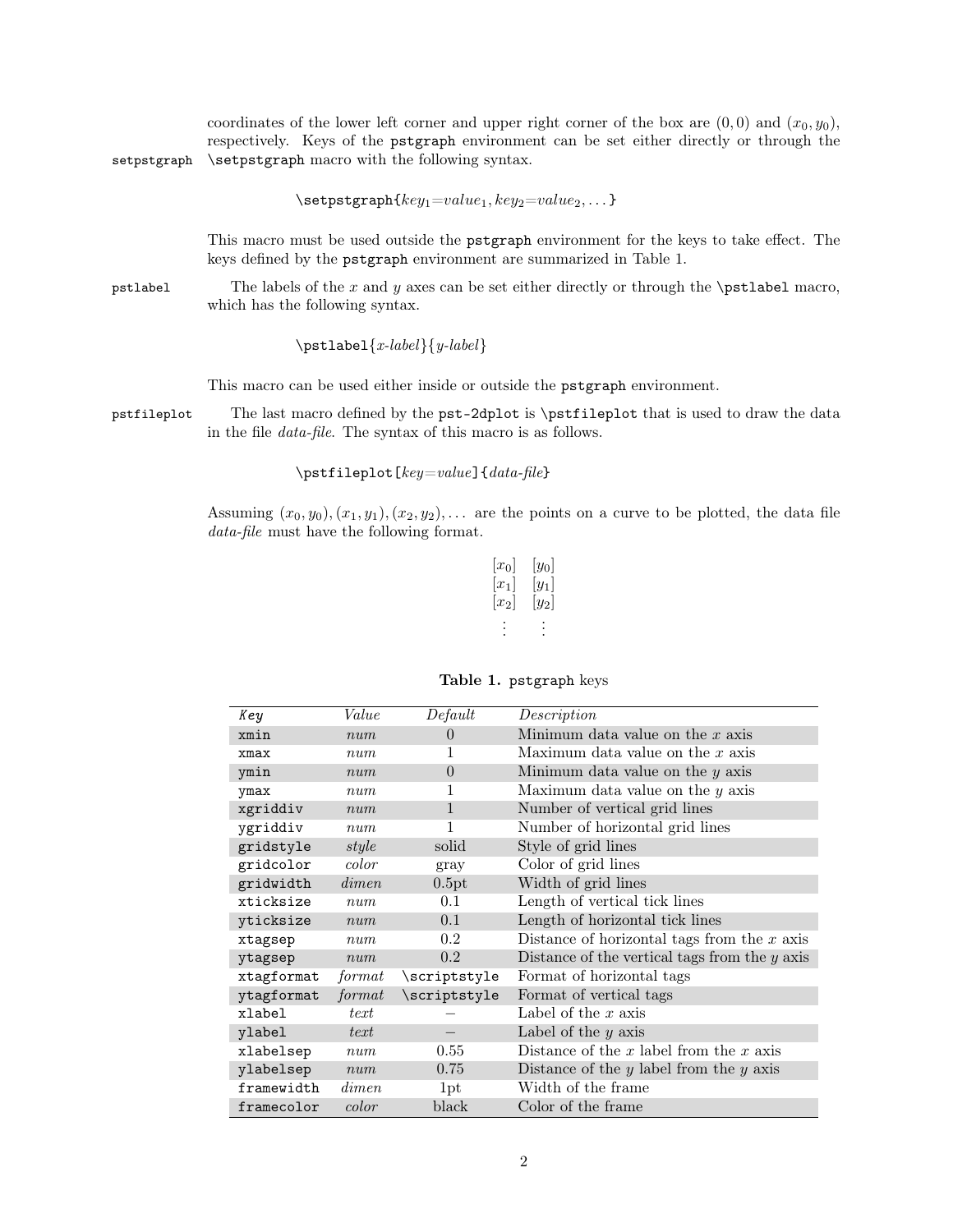The use of brackets around every data value is optional; however, its usage enhances reading the data from the file. The plotted curve is obtained by connecting every point  $(x_i, y_i)$  to  $(x_{i+1}, y_{i+1})$  by a straight line segment for all  $i = 0, 1, 2, \ldots$  It is important to notice that all data values in the data file must be nonnegative; otherwise, unexpected results will occur. Assume  $x_{min} \leq x_i \leq x_{max}$  and  $y_{min} \leq y_i \leq y_{max}$  for all  $i = 0, 1, 2, \ldots$ . If either  $x_{min} < 0$  or  $y_{min}$  < 0, I suggest the following solution. Generate the data file as follows.

$$
\begin{bmatrix} x_0 - x_{min} \end{bmatrix} \begin{bmatrix} y_0 - y_{min} \end{bmatrix}
$$
  
\n
$$
\begin{bmatrix} x_1 - x_{min} \end{bmatrix} \begin{bmatrix} y_1 - y_{min} \end{bmatrix}
$$
  
\n
$$
\begin{bmatrix} x_2 - x_{min} \end{bmatrix} \begin{bmatrix} y_2 - y_{min} \end{bmatrix}
$$
  
\n
$$
\vdots \qquad \vdots
$$

Then, set  $\text{,min}=x_{min}$ ,  $\text{mass}=x_{max}$ ,  $\text{,min}=y_{min}$ , and  $\text{,max}=y_{max}$ . This solution works because the portions of pstgraph and \pstfileplot codes responsible for scaling and drawing the curve depend only on the differences xmax − xmin and ymax − ymin. This solution is, in fact, equivalent to moving the origin of the xy-plane to the point  $(x_{min}, y_{min})$ . I am working on automating this process.

## 2 Examples

In this section, we review some examples.



Now, assume we would like to plot the curve of  $f(x) = \sin(\pi x)$  from  $x = -1$  to  $x = 1$ . First, we generate a data file containing the points of the curve  $y = \sin(\pi(x-1)) + 1$  in which  $x$  varies from 0 to 2. Notice that the coordinates of all points are nonnegative. Assuming the data file is data3.dat, we plot the curve as follows.